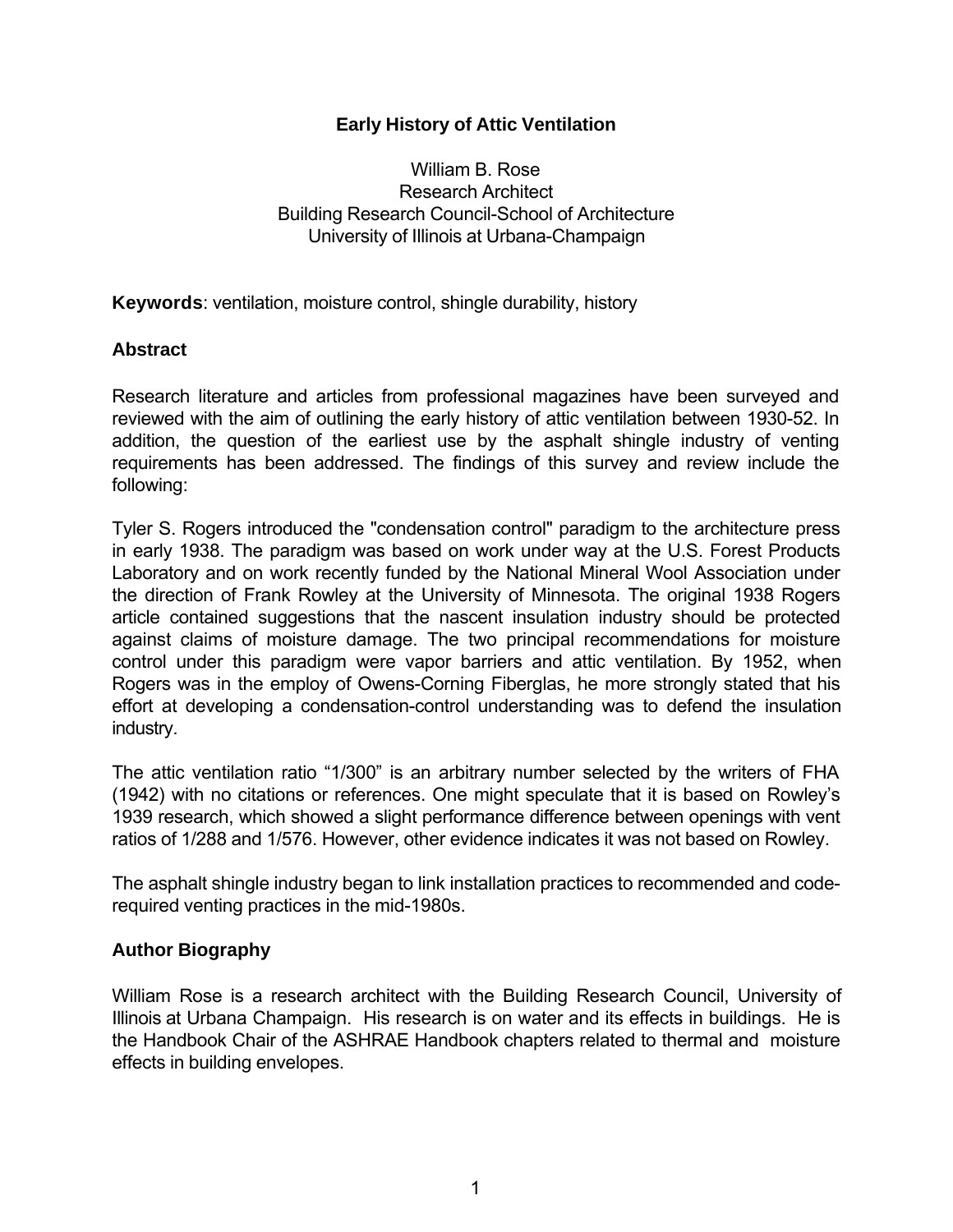### **Aim and background**

The aim of this paper is to describe and assess the early research and professional literature that underpins current attic ventilation practices. The period covered in this paper is 1930-52. In addition, the aim of the paper will be to determine when the argument that attic ventilation enhances shingle service life first appeared. It is not the aim of this paper to review actual attic ventilation practices nor is it the aim to provide professional guidance regarding attic ventilation. It is hoped this paper will be useful in the future review of attic ventilation requirements.

For purposes of this paper, an attic is the unoccupied space above a ceiling plane and beneath a steep roof system. It may include cavities in cathedral ceiling construction. Cavities in low-slope roof systems are outside the scope of this paper.

Vent devices on roofs first appeared as steeples, towers or cupolas, which assisted buoyant flow upward through a building. This was common in barns, mill buildings or any buildings subject to buildup of odors or contaminants. It was also common in buildings in hot climates to assist comfort by increasing air speed across the skin. Buildings designed for such flow are outside the scope of this paper. Nevertheless, flow upward from living areas or foundation areas in buildings into an attic cavity may play a predominant role in hygrothermal performance of attic systems (see Britton, below).

Most early roofing material, such as wood shingle, slate or tile, was applied to spaced wood lathing. Continuous roof sheathing began to appear in the late 1800s in some construction because it allowed the application of asphalt felt underlayment for additional protection against rainwater. In quality construction in northern climates, nails were sized so the points did not penetrate the underside of the sheathing. The use of longer nails that penetrated through the sheathing probably represented low-quality construction when it appeared in the first decades of the 20th century. During the depression of the 1930s, the use of asphalt shingle roofing materials on continuous 1-by-6 sheathing became the norm for one- and two-family construction. To what extent was ventilation practiced prior to the 1930s? It is difficult to provide an answer because reroofing often involves changes in reconfiguration of venting. Thus it may be necessary to state only that roof systems with and without ventilation were both used up to the 1930s.

# **Paul D. Close**

l

Paul Close<sup>1</sup> was one of the early writers on preventing condensation on building surfaces in insulated assemblies. He wrote in *Transactions* of the American Society of Heating and Ventilating Engineers (ASHVE now ASHRAE). His comments were only indirectly about attic venting.

<sup>1</sup> Close, Paul D. 1930. Preventing condensation on interior building surfaces. *ASHVE Transactions* no. 854, January 1930.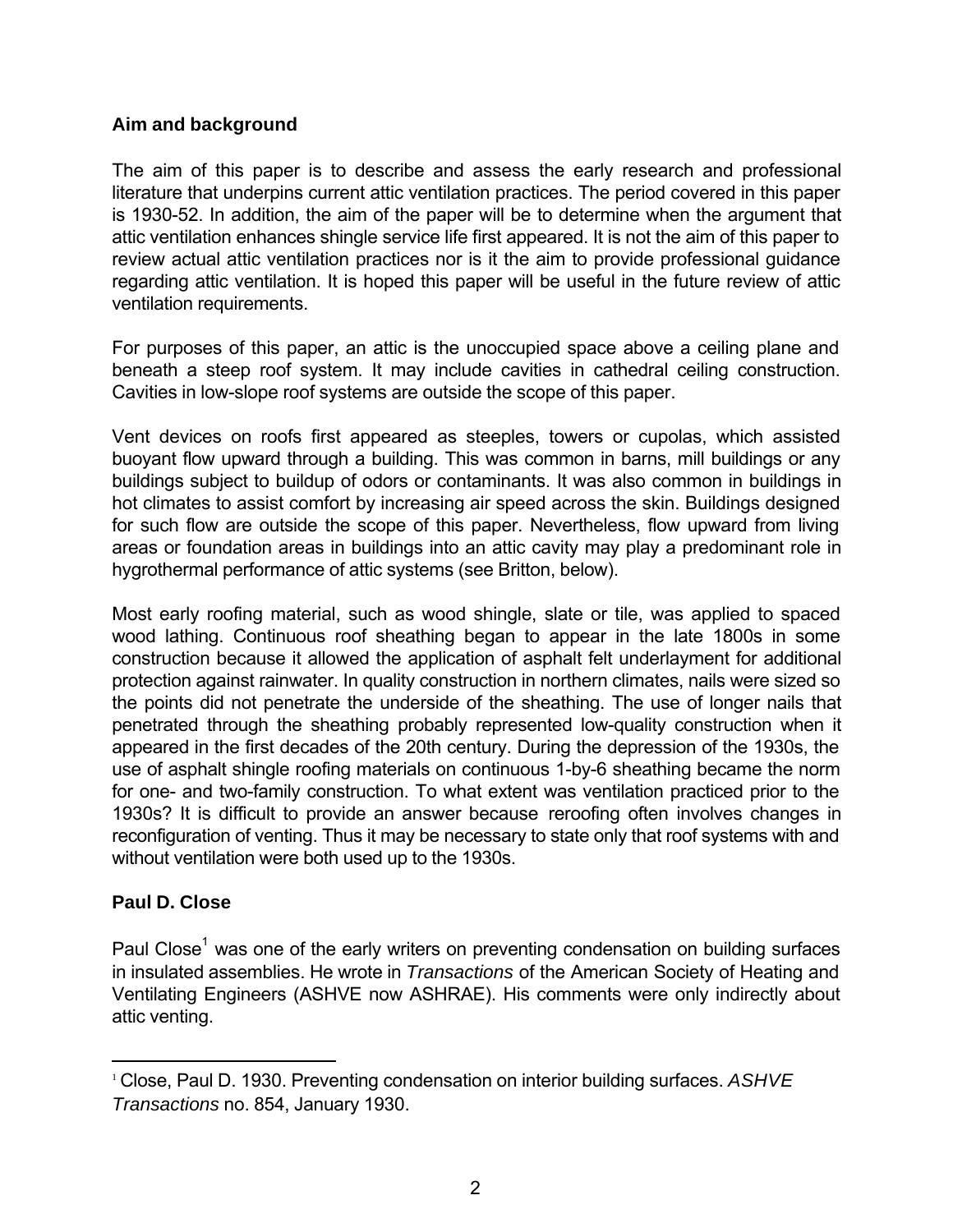Where should insulation be applied? From the theoretical standpoint, the most effective results are obtained by applying the insulation to the interior surface of the wall or roof, or as near in the wall or roof to the interior surface as possible, especially if the building is allowed to cool at night and is heated quickly in the morning.

He then gave five reasons for placing insulation inboard, all based on specific heat and lag-time considerations. But he followed by saying:

There are other factors, or perhaps even greater importance than the foregoing, which make it advisable to apply the insulation as far as possible from the interior surface of the wall or roof. Probably the most important is that of providing the necessary vapor protection to the insulation, for no insulation will function satisfactorily if it is not properly vaporproofed.

Close makes no direct recommendations regarding attic ventilation, but his recommendation to ensure that insulation is applied tightly against the exterior roof deck, along with (bitumen) vapor protection was followed in the 1930s. Frank Lloyd Wright's Wingspread in Racine, Wis. exhibits exactly this construction with excellent results.<sup>2</sup>

# **Forest Products Laboratory**

During the 1930s, the problem of paint peeling became widespread. It seemed to occur primarily on insulated buildings. The U.S. Forest Products Laboratory (FPL) was the first U.S. organization to write about the occurrence.

F.L. Browne<sup>3</sup> senior chemist with FPL cited two types of circumstances that have been observed to cause abnormal conditions of exposure leading to paint peeling. The first type was rainwater seeping through leaky joints left by poor carpenter work or faulty design. The second type was "moisture originating within the building and carried by air circulating within the hollow outside walls. When moisture laden air comes in contact with surfaces at sufficiently lower temperature, water condenses." He cited five conditions of this second type:

Attempting to hasten the drying of wet plaster Designing parts of buildings in such a way that stagnant air spaces are enclosed by wood walls (i.e. porches or hollow columns) Lack of ventilation in unused attics

Failure to secure a watertight basement

l

<sup>&</sup>lt;sup>2</sup> See Rose, W. 1997. Control of moisture in the modern building envelope: the history of the vapor barrier in the United States 1923-1952. *APT Bulletin*, Vol. XVIII. No. 4, October 1997.

<sup>&</sup>lt;sup>3</sup> Browne, F.L.1933. Some causes of blistering and peeling of paint on house siding. US Forest Products Laboratory No. R6, Madison WI. 11 pp.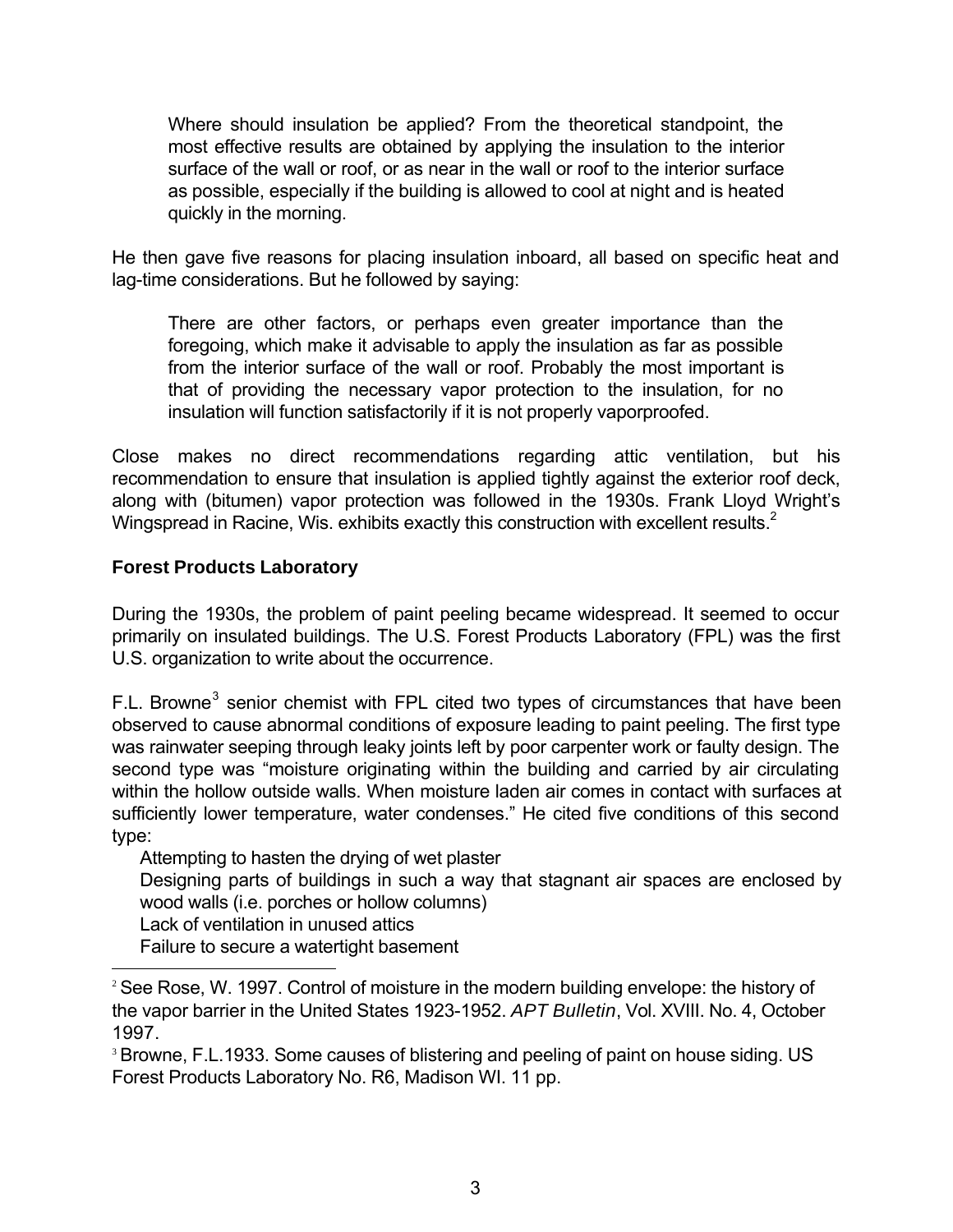Activities within the building that humidify the air

Item 3 reads in full:

l

Lack of ventilation in unused attics. During cold weather water may condense beneath the cold roof and drain down toward the cornice. If the top course of siding is placed below the frieze board the water is directed between siding and sheathing, coming directly in contact with the backs of the painted clapboards.

This is a rather explicit form of failure. In fact it is hard to imagine water running down toward the cornice along the underside of cold sheathing. Nevertheless, the observation of water behind siding at the top of the wall must have needed some explanation.

In 1937, Larry V. Teesdale, senior engineer with FPL, published "Condensation in walls and attics."<sup>4</sup> Regarding attics, he states:

Roof condensation is reported far more frequently than sidewall condensation, not necessarily because it occurs more frequently but rather because it is more likely to be seen by the occupants. For example, in a pitched roof house having, say, fill insulation in the ceiling below the attic, condensation may develop during a severe cold spell on the underside of the roof boards, forming as ice or frost. When the weather moderates, or even under a bright sun, the ice melts and drips on the attic floor, leaks through and spots the ceiling below. Often such spots are assumed to be roof leaks and cause owners and contractors considerable unnecessary expense in attempting to waterproof a roof that is not leaking. If the attic has adequate ventilation little or no trouble will occur but adequate ventilation is sometimes difficult to attain, and tends to increase the heat loss.

On page 6, he explains that attics under pitched roofs can be ventilated either through windows or louvered openings or by separating roof boards 2 feet or more. The article contains no other mention of attic ventilation until the final page under General Recommendations: "For new construction it is recommended that a suitable vapor barrier be installed on the side wall studs and below the ceiling insulation and that some attic ventilation also be provided." The overall emphasis of the article is the importance of reducing indoor humidity.

Teesdale's recommendation for attic ventilation was quite clear, but the support for this position was his personal experience, which did not make it strongly into the research record.

<sup>4</sup> Teesdale, L.V., October 1937. Condensation in walls and attics. U.S. Department of Agriculture, Forest Service. Madison WI. 12 pp.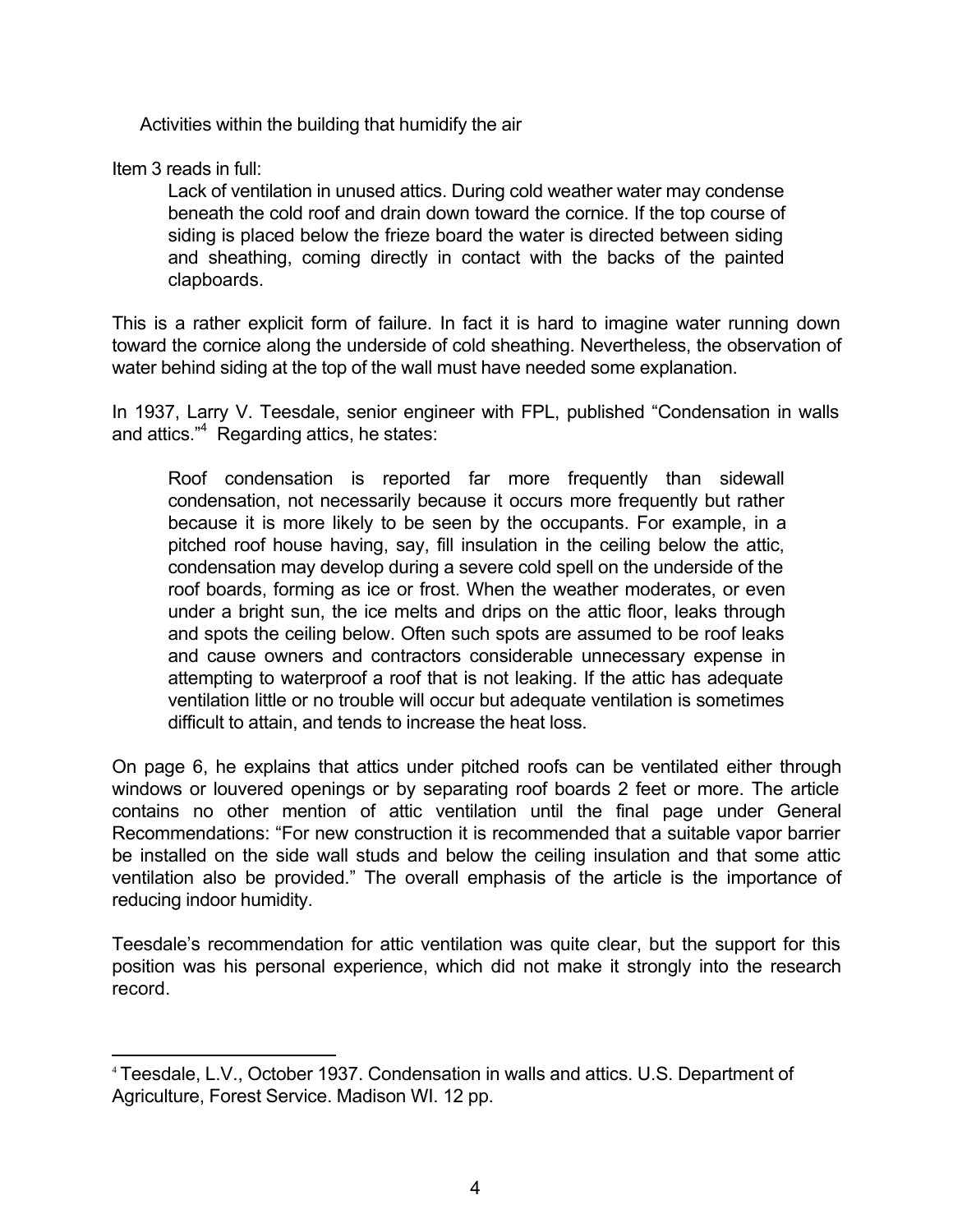#### **Tyler Stewart Rogers**

l

Tyler Stewart Rogers was a writer on technical issues in the architecture press through the 1930s. By 1950, he was director of technical publications for Owens-Corning Fiberglas, but when his affiliation with OCF began is not known at this point.<sup>5</sup> He had become prominent as a contributor to "Timesaver Standards," a regular feature of *American Architect and Architecture* magazine. In November 1936, he published "Insulation: What we know and ought to know about it"<sup>6</sup> that promised that research was getting under way. The article concluded with: "It may confidently be expected that this new phase of building science will soon become as well established and as familiar as carpentry, masonry and steel work. Standardized practices are the objective."

He delivered on his promise in March 1938. "Timesaver Standards" had moved to *Architectural Record* magazine where the "standardized practices" were described, this time for "Preventing Condensation in Insulated Structures."<sup>7</sup> Rogers cited two sources: "Condensation in Walls and Attics" by L.V. Teesdale of the Forest Products Laboratory and "Condensation Within Walls" By Prof. F. B. Rowley and others. Rowley's work had been presented in January 1938, but had not as yet been published.

Rogers' article paints a picture that is surprisingly complete and up-to-date. That is, things have not changed much since their first appearance. The article begins: "Architects, owners and research technicians have observed, in recent years, a small but growing number of buildings in which dampness or frost has developed in walls, roofs or attic spaces. Most of these were insulated houses, a few were winter air-conditioned. The erroneous impression has spread that insulation 'draws' water into the walls and roofs...Obviously, insulation is not at fault." Note the hint that a new industry-insulationneeds to be defended against a perception that it leads to moisture problems. Teesdale, as well as Rogers, had sought to counter the notion that insulation "draws" water into constructions. It is worth noting that insulation does in fact "draw" water into walls and roofs in that it ensures colder temperatures for exterior materials during cold weather, leading to higher surrounding relative humidity and higher moisture contents for those materials. This can be confirmed using the ASHRAE dew-point method, which was about to make its appearance.

<sup>&</sup>lt;sup>5</sup> I was told that the Owens Corning Granville Ohio facility is planning to name a new building after Rogers. Nevertheless, employment records at Owens-Corning for Rogers are not available.

<sup>6</sup> Rogers, T.S. 1936. Insulation: What we know and ought to know about it *American Architect and Architecture* November 1936. New York.

<sup>7</sup> Rogers, T.S. "Preventing Condensation in Insulated Structures" *Architectural Record* March 1938, pp. 109-119.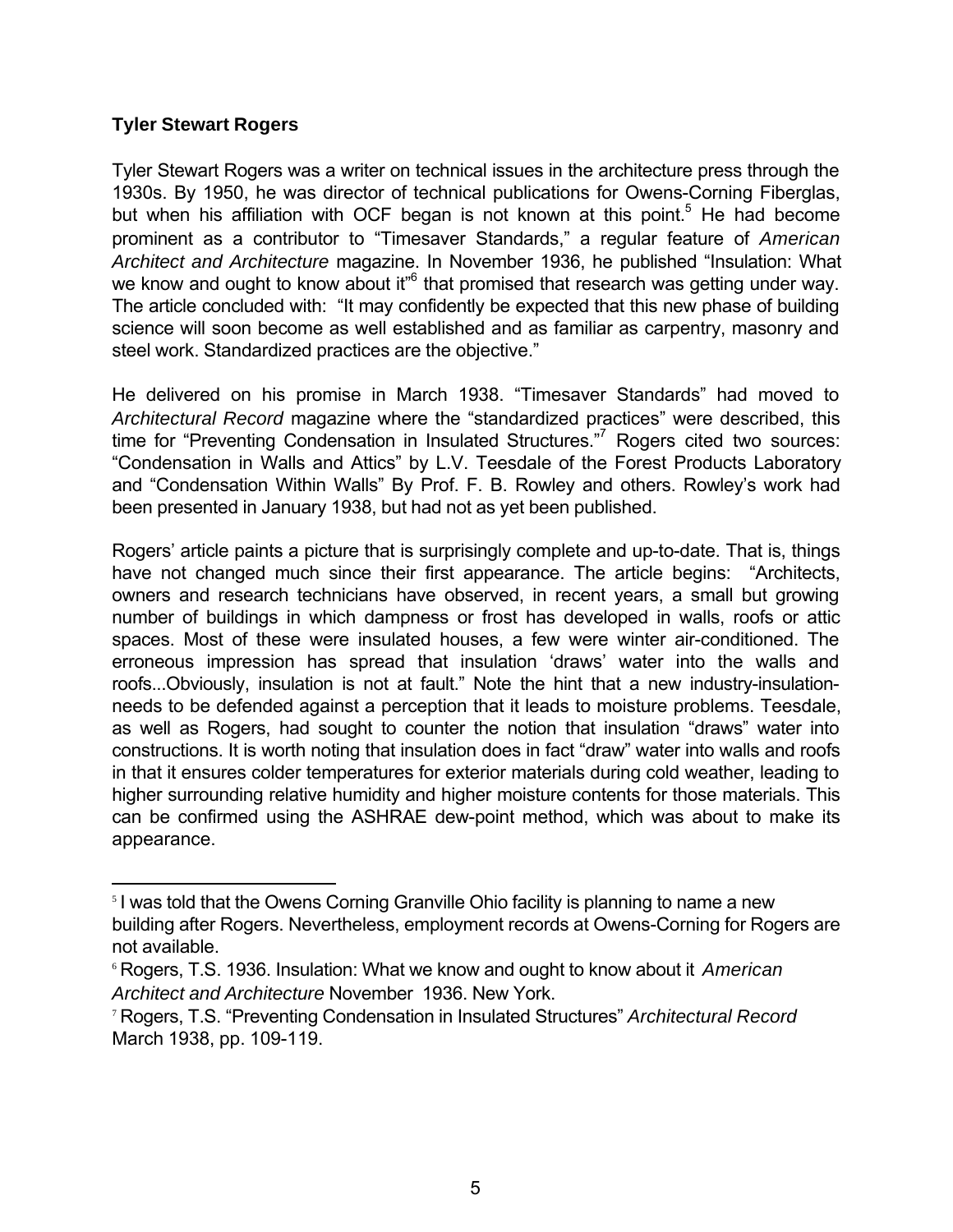He has a section titled "Explaining to Clients" in which he presents a comparison of liquid and vapor transport.<sup>8</sup> Note that he was selling this approach to clients, not to the construction industry; there is no corresponding section titled "Explaining to the Construction Industry." Without going into the sociology of design and construction, it must be pointed out that Rogers, the architect, makes no effort to sell the theory to builders but rather leaves them with the responsibility of high-quality execution. "As with most other details of construction, workmanship has an important bearing on final performance. The most perfect barrier material, poorly installed, will fail to function at high efficiency."

Rogers states later: "Absolute protection against occasional condensation in small amounts does not appear to be necessary. Wood with less than 23% moisture content is perfectly safe from dry rot and fungus growth."

Toward the end of the article comes the section subtitled "Attic and Roof Insulation."

Principles that apply to wall construction apply with equal force to ceilings, attics and roofs, but somewhat different techniques are needed to meet the conditions encountered. A vapor barrier undoubtedly should be employed on the warm side of any insulation as the first step in minimizing condensation; venting to the cold air is an equally desirable second step. Either one may suffice; both are desirable.

Venting of roof areas above insulation may be accomplished by various means, according to the construction involved. Unoccupied attics or loft spaces, above insulation installed at the ceiling below, should be vented by louvers in gable ends or side walls at the highest possible point, or by ridge ventilators or false chimneys. Wood shingle roofs applied on spaced shingle lath without vapor resistant papers provide sufficiently free vapor movement to make additional venting unnecessary, but roof decks of any kind which are covered with vapor-resistive materials should have special vents.

He shows three diagrams of venting. See Figure 1.

l

The following month, an article "Condensation" appeared without author attribution in Architectural Forum magazine.<sup>9</sup> It was similar to the Architectural Record article in most respects. It allows that wood may remain at 25 percent moisture content without fear of fungal damage.

The single exception to (rare frost formation) has been the poorly ventilated attic. Such frost often takes a curious form known in some sections as "walnuts"; balls of rust-colored ice which gather on nail-ends projecting

<sup>&</sup>lt;sup>8</sup> This image was repeated many times in the following decades. Unfortunately, it masks the role of temperature reduction in leading to high moisture contents of materials.

<sup>9</sup> Anon. 1938. Condensation. *Architectural Record.* April 1938. New York.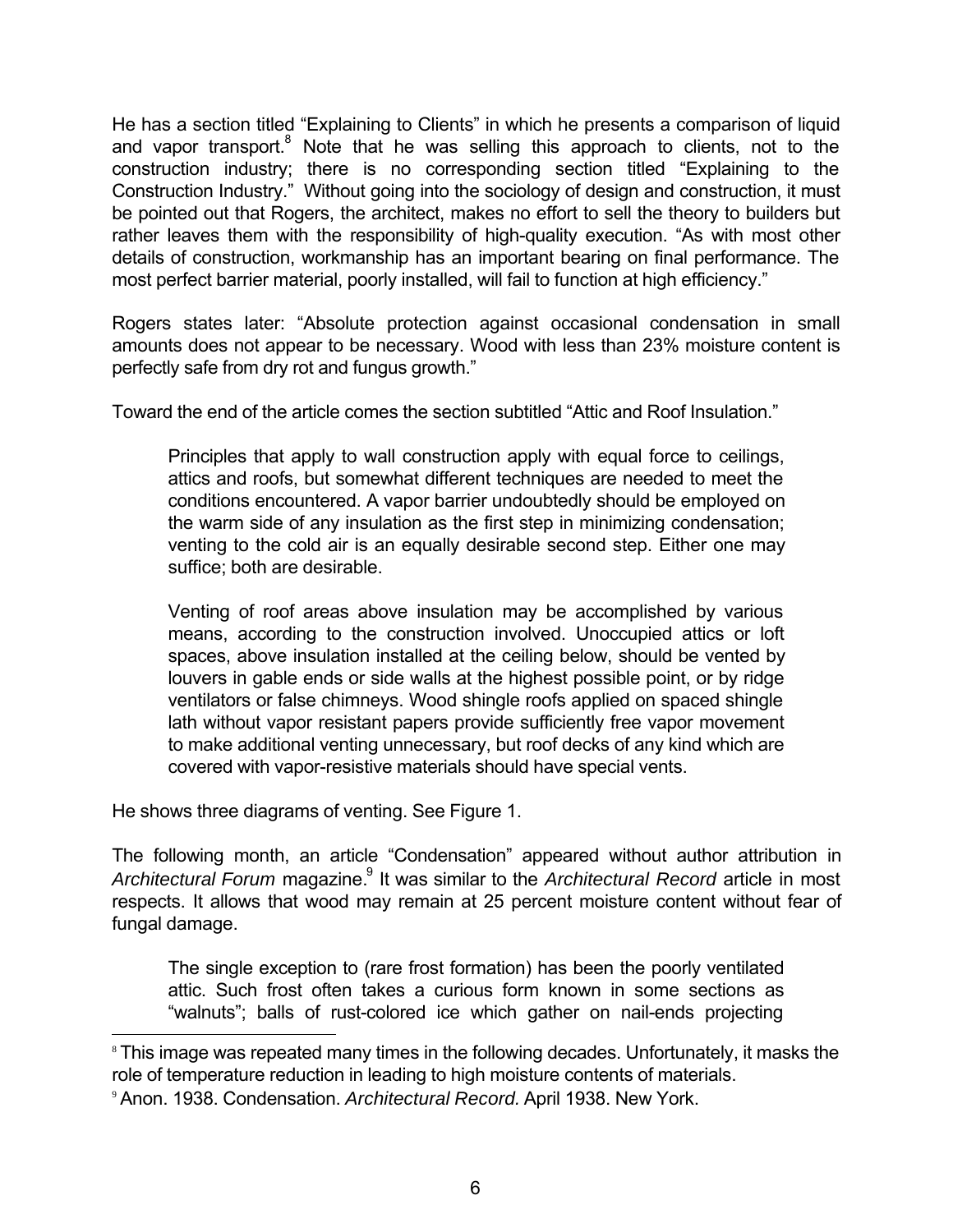through the roof boards which-since they are colder than the wooden parts of the roof-attract the water vapor. Such ice or frost seldom damages the roof structure, but if quickly melted by sun shining on the roof or a sudden rise in temperature may drip on the ceilings below and cause discoloration and even disintegration of the plaster.

This article concludes, "Condensation in attics is best prevented by providing adequate ventilation, supplemented where necessary by a vapor barrier on the underside of the attic joists."

# **Frank B. Rowley**

l

Professor Frank B. Rowley was well-known to the ASHVE (ASHRAE) community. He had established his reputation by measuring R-values of materials in the laboratory and by showing how these values could be used to accurately estimate heat loss through enclosures. His research had been funded by the National Mineral Wool Association. It was normal that the funding would continue for his studies on vapor transfer and condensation. In 1934, Rowley had been elected president of ASHVE. His prestige and valuable contributions to heat transfer may have contributed to relatively uncritical acceptance of his work on vapor transfer. He wrote on theory and on practice.

"A theory covering the transfer of vapor through materials"<sup>10</sup> laid out the theory of vapor diffusion. It begins:

There has been much speculation about the theory relating to the transfer of vapor through materials and the application of the theory to building construction. For convenience it has often been assumed that the laws for vapor transmission are similar in form to those governing the flow of heat through the walls of a building, and that coefficients of vapor transmittance may be developed for materials or combinations of materials which may be applied in the same manner as coefficients of heat transmission...Before accepting a complete analogy between the two problems an analysis should be made to determine those elements which are similar and those which may be conflicting.

In short, Rowley finds the analogy convincing, and it thereby became the principal explanatory tool for moisture transfer. The question of whether this form of moisture movement is actually of significance in actual building performance was not asked until much later.

<sup>10</sup> Rowley, F.B. 1938. A theory covering the transfer of vapor through materials. *ASHRAE Transactions.* No. 1134. July 1939. American Society of Heating Refrigerating and Air Conditioning Engineers, Atlanta GA.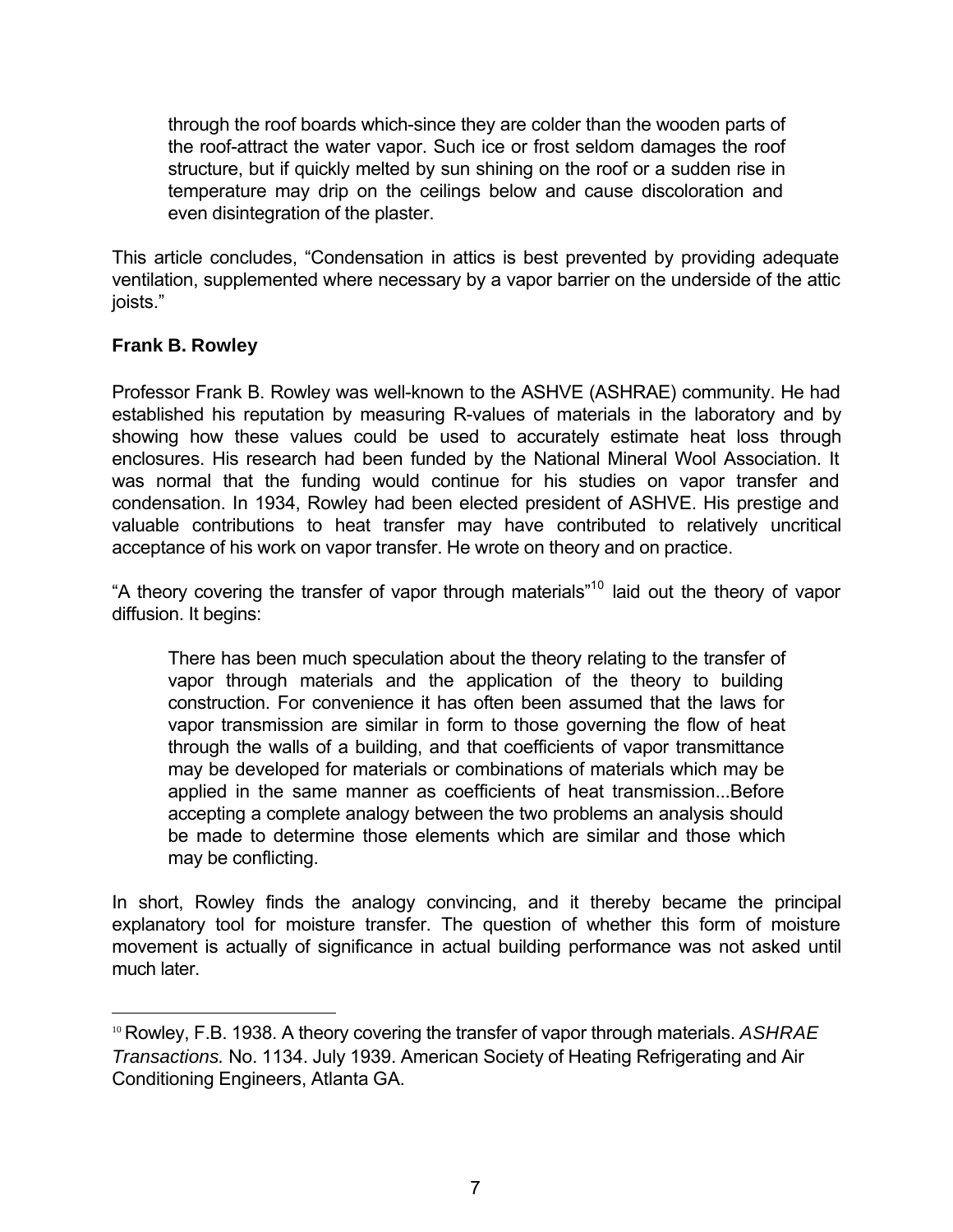In January 1939, Rowley, Algren and Lund published "Condensation of moisture and its relation to building construction and operation."<sup>11</sup> The study reported on five lines of investigation:

A further study of vapor barriers Ventilation of walls through the exterior surfaces The effect of vapor barriers on the drying of wet plaster The effect of attic ventilation on the accumulation of moisture and frost within the attic and upon attic temperatures The effect of vapor pressures on the rate of vapor travel through materials

They constructed three "doghouses" within a climate-controlled chamber at the University of Minnesota. The setup is shown in Figure 2. One had no intentional ventilation; one had "natural " ventilation (i.e., small holes in each of the two gables), and one had mechanical ventilation. The sheathing was removable to gain access to a small aluminum plate, which could be weighed for frost accumulation. The significant test for natural ventilation was conducted with an indoor temperature of 70 F, an indoor relative humidity of 40 percent and an outdoor temperature of -10 F. In test No. 19-1, the gable holes (presumably two such holes, one in each gable) were ¼ inch per square foot of ceiling area in size. In test No. 19-2,3, the gable holes measured 1/8 inch per ceiling square foot area in each gable. We might say, though Rowley did not use such expressions, that the vent ratio in 19-1 was 1/288 and the vent ratio in 19-2,3 was 1/576. There were no vapor barriers used in these assemblies.

Rowley found that there was no condensation in 19-1, but 19-2,3 showed a frost accumulation of 0.16 grams per square foot ceiling area per 24 hours. The case with no ventilation, under the same conditions, showed frost accumulation of about 3 grams/sf/24 hours. Based on this finding, Rowley's conclusions regarding attic ventilation are these:

4. It is possible to reduce the rate of condensation within a structure by ventilating to the outside. This method may be particularly effective in attics where the condensation occurs on the underside of the roof. Adequate ventilation may be obtained without serious loss of heat.

9. For cold attic spaces it is desirable to allow openings for outside air circulation through attic space as a precaution against condensation on the underside of the roof even though barriers are used in the ceiling below.

How legitimate are these conclusions?

l

Conclusion 4 seems to follow from Rowley's findings as he was able to demonstrate condensation on the aluminum plate in two cases and not in one other. But how significant is the rate of condensation that he did find? Assume the sheathing is ¾-inch pine. One

<sup>&</sup>lt;sup>11</sup> F. Rowley, A. Algren, and C. Lund, 1939. "Condensation of moisture and its relation to building construction and operation" *ASHVE Transactions*, 45 No. 1115.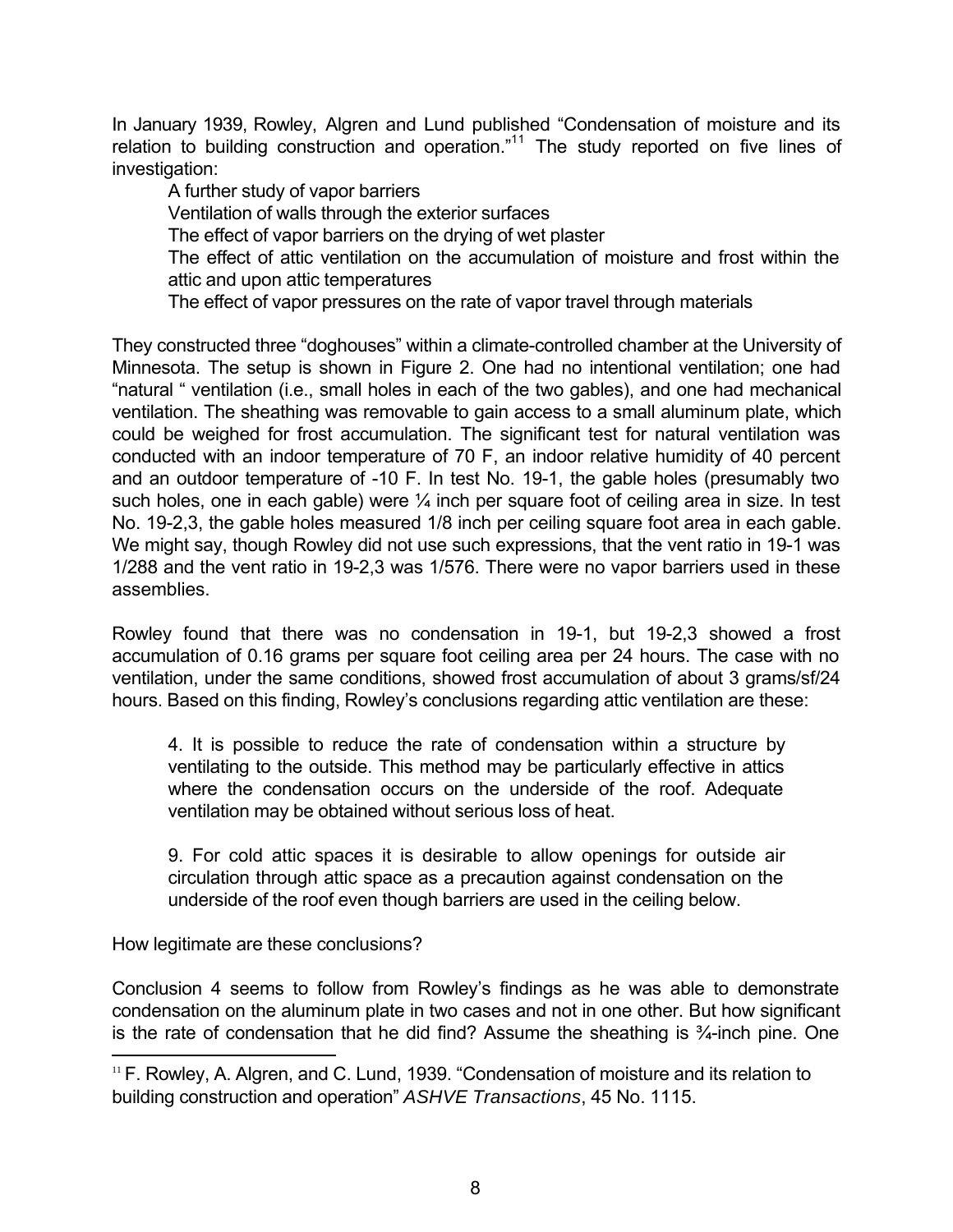square foot of southern pine (density 36 pounds per cubic foot) weighs 2.3 pounds or about 1000 grams. Under dry conditions (10 percent moisture content), it contains 100 grams of moisture. Under wet conditions (23 percent moisture content, recall from Rogers), it contains 230 grams of water. The difference is 130 grams of moisture. Rowley showed that for an unvented attic to go from dry conditions to incipient wet conditions at -10 F, it would require 130/3 or 43 days. For an "undervented" attic of 1/576 vent ratio to go from dry to incipient wet conditions, at -10 F, it would require over two years (130/0.16 = 812 days). It is hard to conclude that the rate of accumulation Rowley found could, in any way, justify a need for attic ventilation for moisture control, and it certainly does not support the need for 1/288 rather than 1/576 venting.

Conclusion 9 does not follow from his findings. He did not study roofs with barriers in place. He provides no basis for concluding that allowing openings for outside air circulation is desirable.

# **FHA**

The material presented above, from FPL, Rogers' article(s) in the architecture press and Rowley's ASHRAE research, together with vapor permeance measurements done at the National Bureau of Standards and Canadian Scientific Liaison Office, constitutes the entire work output from North America on the subject of moisture transfer in buildings prior to World War II. Prior to World War II, there were no "model" building codes, and the only regulatory documents were municipal building codes in larger cities and the Minimum Property Requirements of the Federal Housing Authority (FHA).

In January 1942, the *Property Standards and Minimum Construction Requirements for Dwellings* of FHA was significantly revised. Only one copy of this edition has been locatedin the library at the U.S. Department of Housing and Urban Development in Washington DC. It is mimeographed, and contains the following section.

#### 209 LIGHT AND VENTILATION

K Attics (Includes air space between ceiling and flat roofs).

Provide effective fixed ventilation in all spaces between roofs and top floor ceilings, by screened louvres or by other means acceptable to the Chief Architect.

Net ventilation area for each separate space to be not less than 1/300 of horizontally projected roof area. Where possible, locate vents to provide effective cross-ventilation.

Use corrosion-resistant screening over openings, mesh not less than 12 per inch.

This document is the source of the fabled "1/300" ratio. It appears here with no citation and no references. The vent ratio 1/300 is an arbitrary number. It has no significance in the physical performance of buildings. It may have been selected by FHA because it cuts between Rowley's 1/288 and 1/576. At the time of adoption of 1/300 by FHA, all that could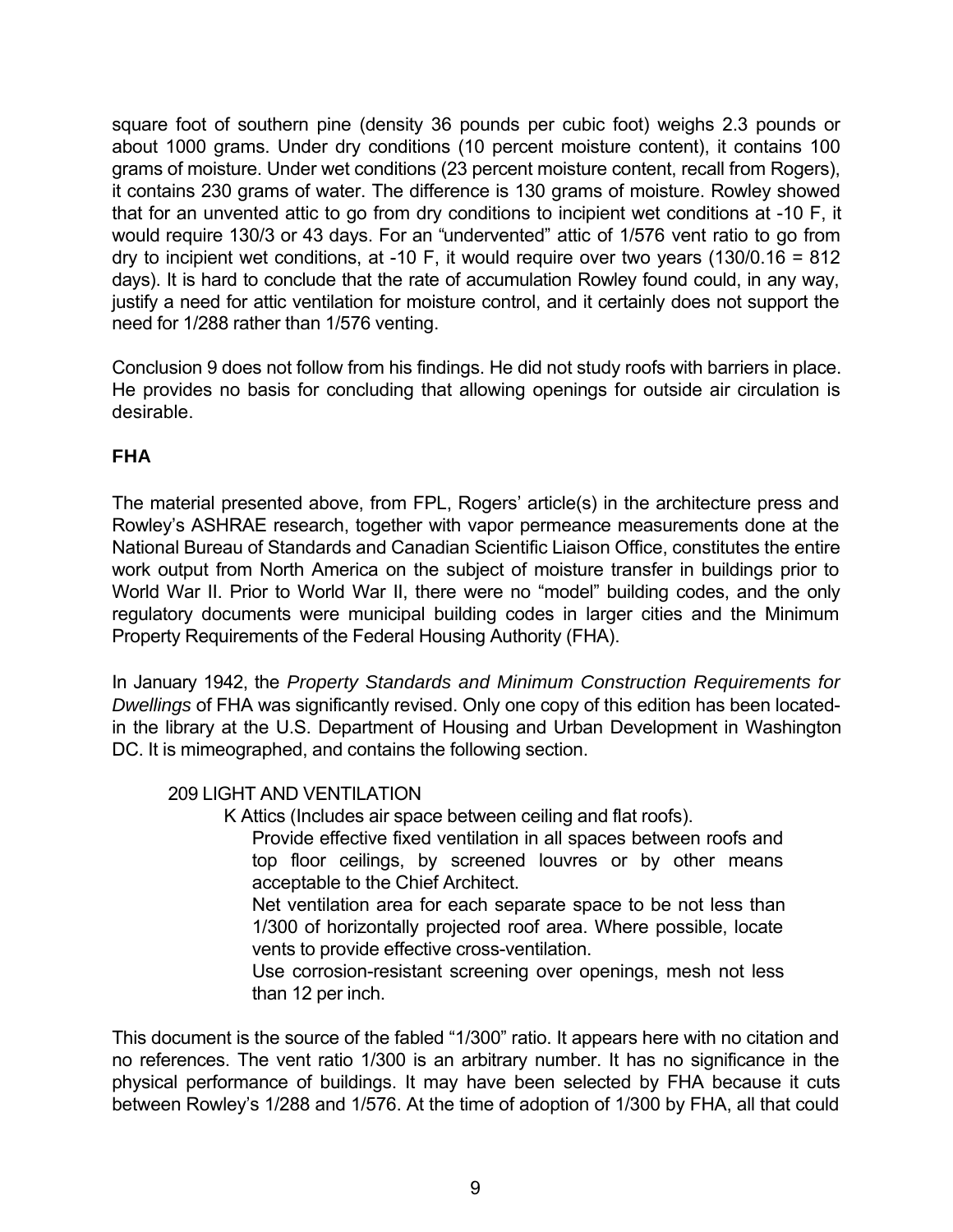be faithfully deduced from the research record is that, under the conditions of Rowley's tests, approximately three years of bitter cold temperatures would be necessary for attics with 1/576 venting ratio to reach significantly high levels of moisture in attic sheathing.

Incidentally, the page on which 1/300 first appears also contains the first mention of the need for ventilation in "basementless spaces." The following page contains the first mention of the need for vapor barriers with measured permeance.

# **Ralph R. Britton**

l

Following World War II, the Housing and Home Finance Agency (HHFA), which directed FHA, undertook research to confirm (or not) the regulations put forward in January 1942. The principal investigator for HHFA was Ralph Britton. He contracted with Penn State University to conduct a series of tests on walls and roofs with the purpose of assessing the condensation performance of various wall and roof assemblies.<sup>12</sup> Britton's research has been described in detail in Rose (1995).<sup>13</sup> Britton may have had a hand in the initial formulation of the 1/300 vent ratio as indicated by his decision to use 1/300 as the vent ratio in his 1947 tests.

The first report began with a curious remark under "Test Procedure", "When this program started there was, to the best of our knowledge, no past experience to serve as a guide in setting up a test procedure." It is odd to imagine that Rowley's work had been ignored. If that is so, FHA's selection of 1/300 appears all that much more arbitrary.

<sup>&</sup>lt;sup>12</sup> Britton, Ralph R. July 1948. "Condensation in Walls and Roofs", Housing and Home Finance Agency Technical Papers #1, 2, 3.

Britton, Ralph R. April 1948. "Condensation in Walls and Roofs", Housing and Home Finance Agency Technical Paper #8.

Britton, Ralph R. June 1949. "Condensation in Wood Frame Walls Under Variable State Conditions of Exposure", Housing and Home Finance Agency Technical Paper #12. Britton, Ralph R., January 1949, "Crawl Spaces: Their effect on dwellings - an analysis of causes and results - suggested good practice requirements", Housing and Home Finance Agency Technical Bulletin No. 2, January 1948. Reprinted in Housing and Home Finance Agency Technical Bulletin No. 8.

<sup>13</sup> Rose, W.B. 1995. The history of attic ventilation regulation and research. *Thermal Performance of the Exterior Envelopes of Buildings VI* Conference and Proceedings. American Society of Heating Refrigerating and Air Conditioning Engineers (ASHRAE), Atlanta GA.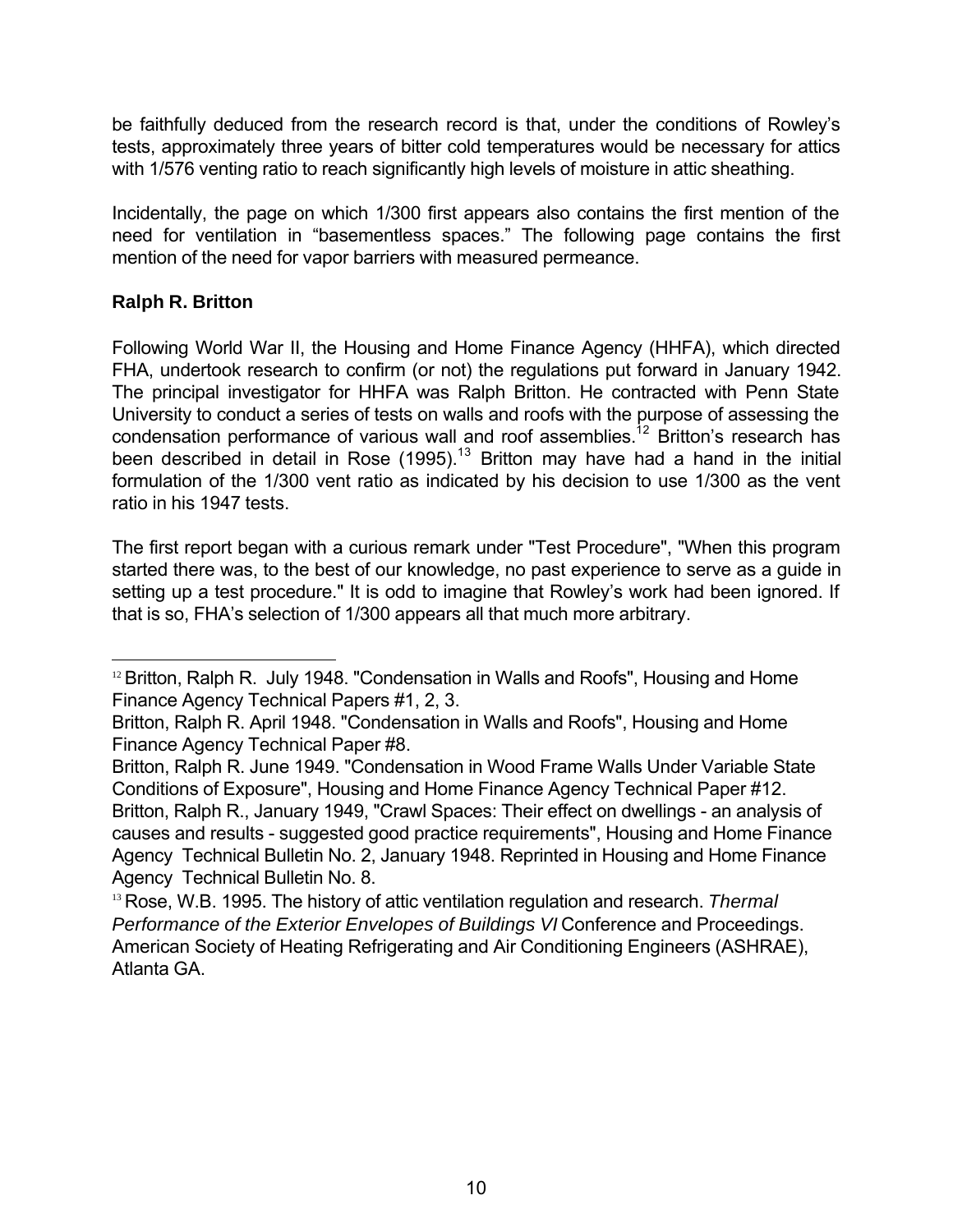The test panels were flat-roof structures within a climatometer at Penn State. The test findings related to rockwool-insulated roof panels can be summarized as in Table 1.

| Table 1 |                           |                     |             |                  |                   |                       |
|---------|---------------------------|---------------------|-------------|------------------|-------------------|-----------------------|
| case    | Vapor barrier             | insulation          | ventilation | First<br>finding | Second<br>finding | conclusion            |
| 1       | Vb,<br>continuous         | Rock wool           | 1/300       | Ok               | <b>Ok</b>         | Ok                    |
| 2       | Vb,<br>facing<br>material | Rock wool           | 1/300       | Ok               | Ok                | Ok                    |
| 3       | No vb                     | Rock wool           | 1/300       | Frost            | Frost             | Visual <sup>1</sup>   |
| 1a      | As in 1                   | As in 1             | <b>None</b> | Some frost       | Ok                | Ok                    |
| 2a      | As in 2                   | Facing<br>unstapled | 1/300       | <b>Ok</b>        | Ok                | $P$ sych <sup>2</sup> |
| 3a      | As in 3                   | As in $3$           | 1/100       | ok               | Slight<br>moist.  | $P$ sych <sup>2</sup> |

<sup>1"</sup>Visual" means there was visual evidence of frost

<sup>2</sup>"Psych" means that though there was no visual evidence of condensation, the psychrometric conditions indicated that condensation was imminent.

These findings indicate expected outcomes with tests 1, 2 and 3. However, 1a showed the unexpected outcome of good performance with a vapor barrier but without ventilation. And 3a showed that ventilation in excess of 1/300 could lead to degraded performance. Britton drew no final conclusions from these findings-his third report begins "research has been stopped for lack of funds." However, among his interim conclusions, were that roof sections 2a and 3a are questionable for suitability.

Britton also wrote an extended report (the first of its kind) on crawl spaces. He made several significant findings in this report, including the finding that air from wet crawl spaces moves upward along furring chases and plumbing chases up into the attic, bypassing the living space.

> Note: Where an effective vapor barrier is assured in the top-story ceiling, loft or attic space ventilation specified above may be greatly decreased. Such decrease may well be as much as 90% where controlled construction is assured and walls or crawl space do not contribute to moisture supply in the attic or loft space.

This conclusion is important because it highlights the importance attached by Britton and HHFA to moisture loads from a foundation. It leads to speculation that if Britton's thinking had been pursued, a primary means of regulated moisture control for attics might have been air-tightening at the ceiling plane, and 1/300 venting could have been reduced to 1/3000.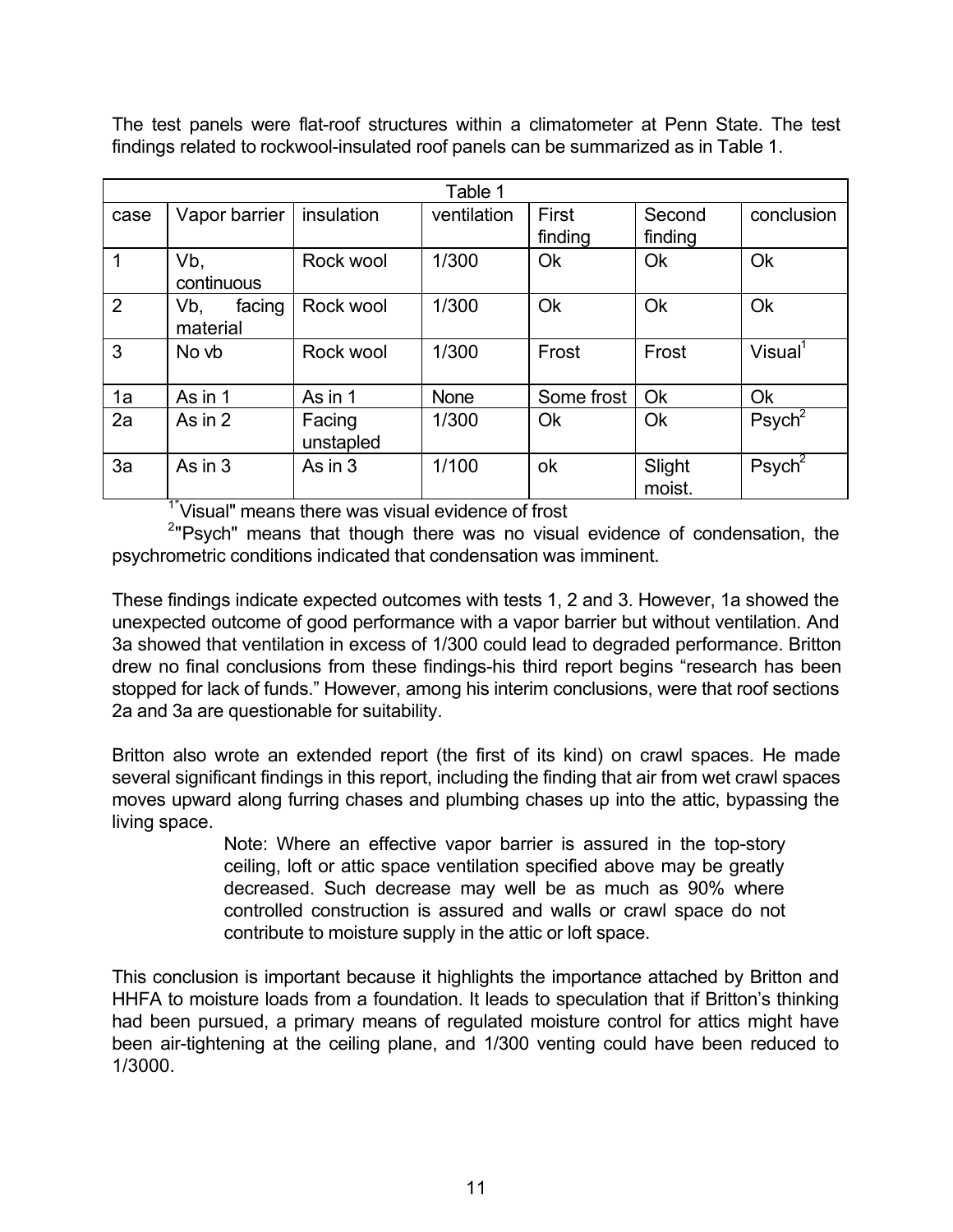Britton wrapped the conclusions from his wall-roof studies and his crawl space investigations into an important article, "Condensation Control in Dwelling Construction: Good Practice Recommendations".<sup>14</sup> This article became the August 1949 HHFA bulletin, "Condensation Control in Dwelling Construction".<sup>15</sup> This publication was widely distributed and used for much post-war housing. A diagram from this brochure is shown in Figure 3.

### **Acceptance**

l

The Building Officials Conference of America (BOCA) model building code began in 1948. It took up the 1/300 vent ratio on its own terms as follows:

SEC. 115.3 ATTIC SPACES All attic spaces and unoccupied spaces between roofs and top floor ceilings shall be ventilated by not less than (2) opposite louvres or vents with a total clear area of opening not less than onethird (1/3) of one (1) per cent of the horizontally projected roof area.<sup>16</sup>

The fourth edition of Ramsey and Sleeper's *Architectural Graphic Standards<sup>17</sup>* used information and tables directly from HHFA "Condensation Control in Modern Buildings." Their drawings came from T.S. Rogers' March 1938 *Architectural Record* article.

In 1952, the Building Research Advisory Board of the National Research Council (National Academy of Science) held a conference on *Condensation Control in Buildings as Related to Paints, Papers and Insulating Materials*. The conference planner was T.S. Rogers, who was by this time the director of technical publications for Owens-Corning Fiberglas. His opening remarks began:

…with new materials and techniques and designs we have new things to blame for the faults in our buildings. It is never in fashion to blame ourselves, of course; it is always some other Joe who caused the trouble. So paint failures were at first blamed on insulation and condensation; and condensation was itself blamed on insulation, until the insulation industry, in self defense, had to undertake research to establish its innocence.

Here Rogers repeats in even stronger language than in 1938 that this effort at awareness and control of condensation has at its heart the commercial interests of the insulation industry. He continued:

<sup>14</sup> Britton, R. R. "Condensation Control in Dwelling Construction" *HHFA Technical Bulletin #10*, May-June 1949. Housing and Home Finance Agency.

<sup>&</sup>lt;sup>15</sup> Housing and Home Finance Agency (HHFA) "Condensation Control in Modern Buildings" Washington DC August 1949.

<sup>16</sup> BOCA 1948. Abridged Building Code. Building Officials Conference of America, Inc. Adopted September 16, 1948. Available from US-HUD Library.

<sup>17</sup> Ramsey, C.G and H.R. Sleeper. 1951. *Architectural Graphic Standards*. Fourth Edition. Wiley. New York.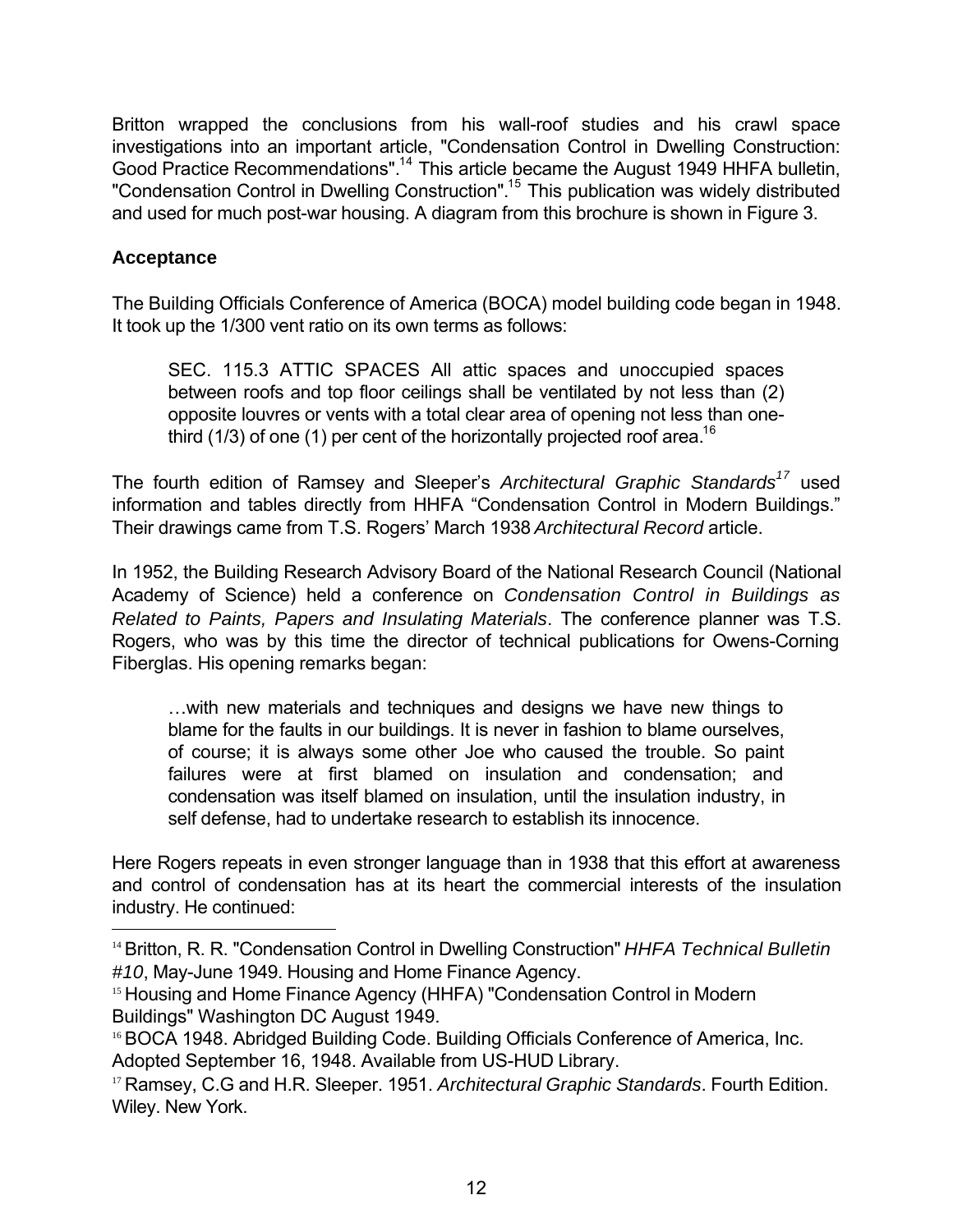While this research and similar work by the paint industry was going on, there was a great deal of buck-passing. The insulation men blamed the paints or the wet lumber and some painters retaliated by refusing to paint an insulated house. Then the building paper manufacturers got caught in the middle; their new sheathing papers were blamed for causing condensation instead of shielding a building from dampness. The foils were soon in the ring with the papers, while architects, builders, building owners and the general public watched this battle royal and wondered if any of the fighters was worth betting on.

Attic ventilation was part of the discussion though there were no representatives of roofing companies among the 130 attendees. Paul Cadwallader, a lumber dealer from Pennington, N.J., described his experience:

What do you do if another householder calls up and says, "My new house looks like the very devil. The shingles are all standing up. It looks like a chicken with its back to the wind. There must be something wrong with the material. You sold it to me. What are you going to do about it?" I can't quote her some magic formula for moisture infiltration and say "It just could not happen," because it did happen. It's there.

L.V. Teesdale noted (p. 74), "In spite of louvered openings for ventilation, condensation is frequently found in attic spaces." Frank Rowley responded to Teesdale's presentation with:

Another point brought up by Mr. Teesdale is this question of attic ventilation. I think most people have had some experience with attic ventilation in trying to get good distribution of air around the attic. Certainly to provide enough openings is one of the most difficult things. You can put a number of openings in a building, but it is very difficult to get the openings distributed around the edge of the attic in such a way that you will get good distribution of the ventilation. If you do not, you are liable to have one space in the attic that will cause more damage than if you had no attic ventilation. Too much ventilation may even cause damage by cooling off the top of the insulation. We have taken cases where excess ventilation will cool the top surface of the insulating material…So too much ventilation may be dangerous just as well as too little.

Tyler S. Rogers closed the conference with:

My final recommendation is, let's dare to stick out our collective necks and put down our best opinions, based upon technical background, as the thing to do. State it simply: This is what we believe you should do now. And then have the courage to go out a year hence, or six months hence if we need to, and say, "I have learned a little better, so now do it this way."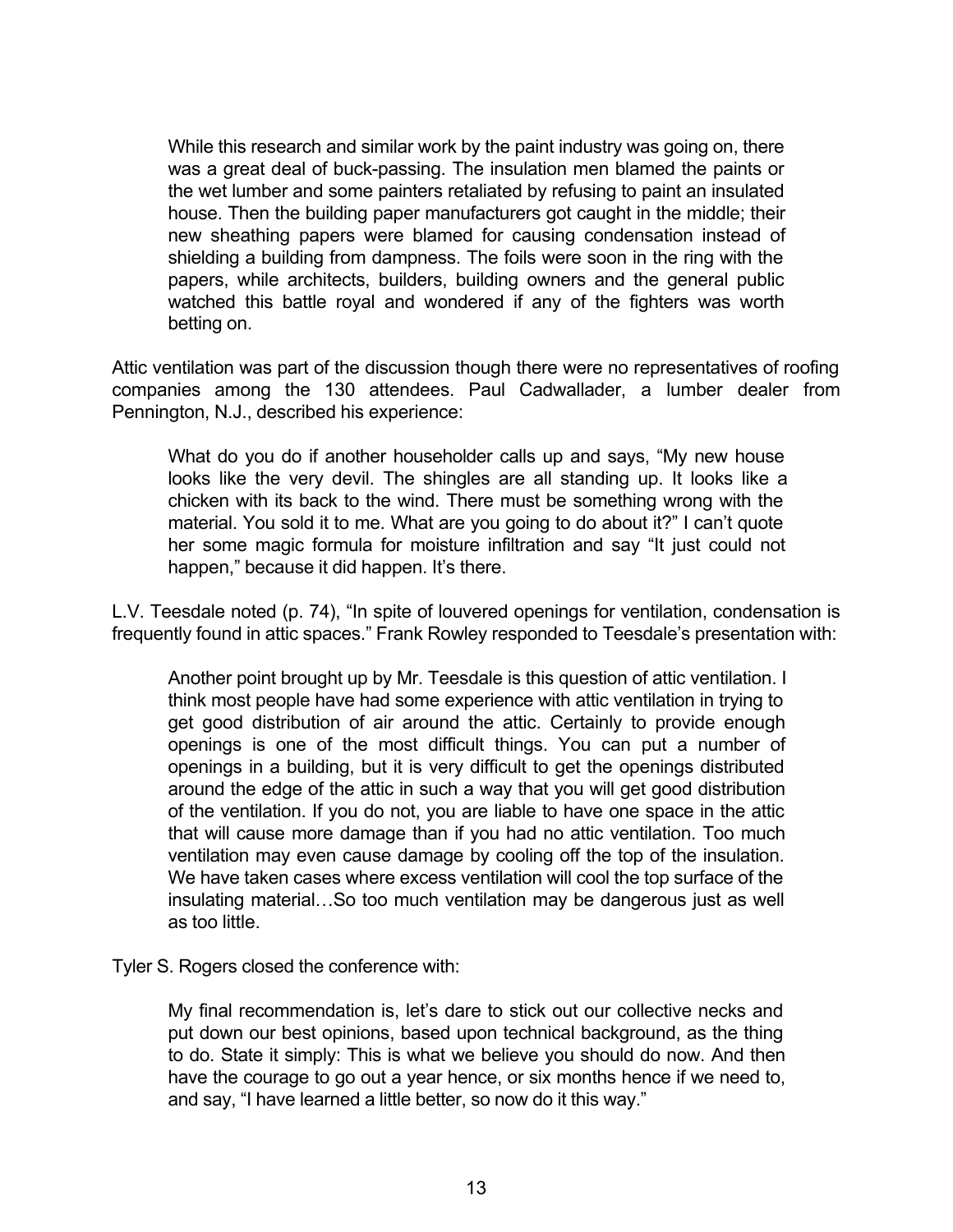In summary, the conference provided the commercial context in which the overall condensation-control effort should be seen. It gave the view that attic ventilation is not a straightforward means of addressing condensation in attics. And it closed with encouragement to continually revise building strategy for good performance.

### **Effects on roofing materials**

If attic ventilation became a recommended practice in 1938 and a code-required practice in 1948, when did the argument first appear that attic ventilation enhances shingle service life? Early surveys by the National Bureau of Standards<sup>18</sup> did not include discussion of ventilation but showed buildings with and without vent devices.

In 1974, one of the first ridge vent device manufacturers, HC Products, produced "Fundamentals of Residential Attic Ventilation."<sup>19</sup> The authors, Herb Hinrichs and Clarke Wolfert, cited reduction in summertime heat and wintertime water vapor as the two rationales for attic ventilation. Shingle service life was not mentioned. By 1984, the HC devices were produced by AirVent Inc., and material from the "Fundamentals" brochure was incorporated into "Principles of Attic Ventilation" by AirVent, Inc.<sup>20</sup> The preface contains, "Also, the remodeling industry is increasingly aware of the importance of proper ventilation to assure roof shingle durability and performance."

The Asphalt Roofing Manufacturers Association is responsible for the *Residential Asphalt Roofing Manual*. It was first published in 1984. The 1988 edition contains the following on page 20:

Proper ventilation of the attic areas is a little understood but very helpful method of not only controlling heating and cooling costs, but also getting maximum service life out of the building materials used in the roof assembly. Possible problems include:

- Premature failure of the roofing including blistering
- Buckling of the roofing due to deck movement
- Rotting of wood members

l

• Moisture accumulation in insulation

<sup>&</sup>lt;sup>18</sup> Snokes, H.R. and L.J Waldron. 1941. Survey of roofing materials in the North Central states. Building Materials and Structures Report BM875. National Bureau of Standards, Washington DC.

Snokes, H.R. and L.J Waldron. 1942. Survey of roofing materials in the South Central states. Building Materials and Structures Report BM884. National Bureau of Standards, Washington DC.

<sup>19</sup> HC Products, Inc. 1974. Fundamentals of residential attic ventilation. Princeville IL. 29 pp. <sup>20</sup> AirVent, Inc. 1984. Principles of attic ventilation (Third edition). AirVent, Inc. Peoria Heights IL. 31 pp.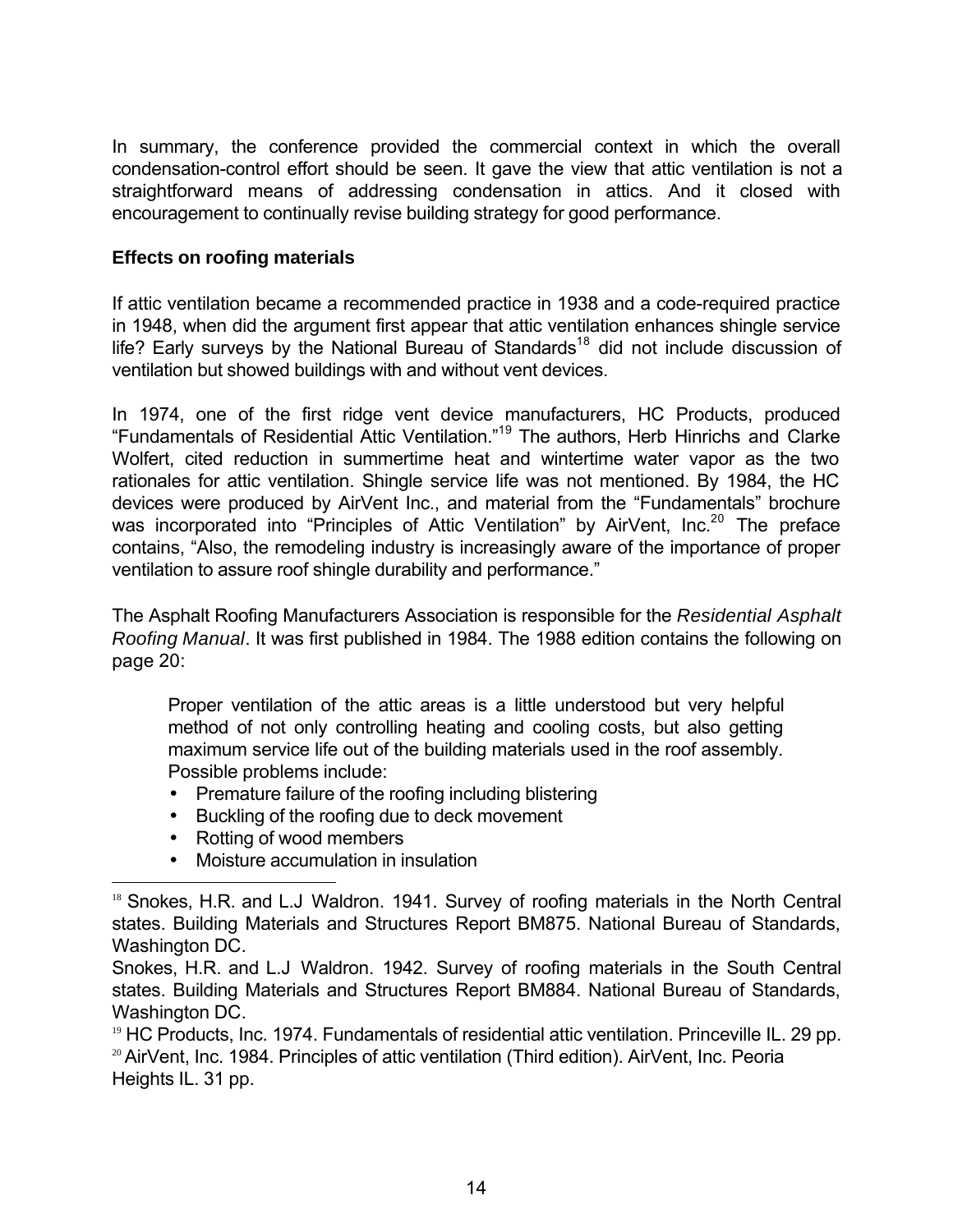During the summer months, radiant heat from the sun can cause very high roof deck temperatures. Gradually, the entire attic space is heated, and in turn, the entire dwelling feels the effect of a hot roof. This heat build-up can be short-circuited by ventilating the underside of the roof deck. Recent research has reinforced the idea that prolonged exposure to high heat levels will accelerate aging and shorten the service life of asphalt roofing products. Having a properly ventilated flow through air space between the roof deck and any layer of insulation present will offer protection against heat build-up.

The earliest dates for shingle warranties being linked to attic ventilation requirements could not be determined in the preparation of this paper. However, archival material at NRCA indicates that the links first may have first begun to appear in the late 1980s and early 1990s.

### **Conclusions**

The principal early sources of attic ventilation requirements have been presented. The background presented here is, in the opinion of the author, a complete and exhaustive list of the significant sources of the current regulations and practice.

Tyler S. Rogers introduced the "condensation control" paradigm in the architecture press in early 1938. The paradigm was based on work under way at the U.S. Forest Products Laboratory and on work recently funded by the National Mineral Wool Association under the direction of Frank Rowley at the University of Minnesota. The original 1938 Rogers article contained suggestion that the nascent insulation industry should be protected against claims of moisture damage. The two principal recommendations for moisture control under this paradigm were vapor barriers and attic ventilation. By 1952, when Rogers was in the employ of Owens-Corning Fiberglas, he more strongly stated that his effort at developing a condensation-control understanding was to defend the insulation industry.

The attic ventilation ratio "1/300" is an arbitrary number selected by the writers of FHA (1942) with no citations or references. One might speculate that it is based on Rowley's 1939 research, which showed a slight performance difference between openings with vent ratios of 1/288 and 1/576. However, other evidence indicates it was not based on Rowley.

The asphalt shingle industry began to link installation practices to recommended and coderequired venting practices in the mid-1980s.

Professionals in the building industry—design, codes and construction—may view the support for the current regulations, described in this paper, as being strong or weak. In the opinion of the author the support is weak, and a strict interpretation of 1/300 compliance is not appropriate. Indeed, the building industry may wish to question whether ensuring moisture control is an appropriate duty and responsibility of the building codes, and, if it is, whether prescriptive venting regulations are the best way to provide it. Perhaps the building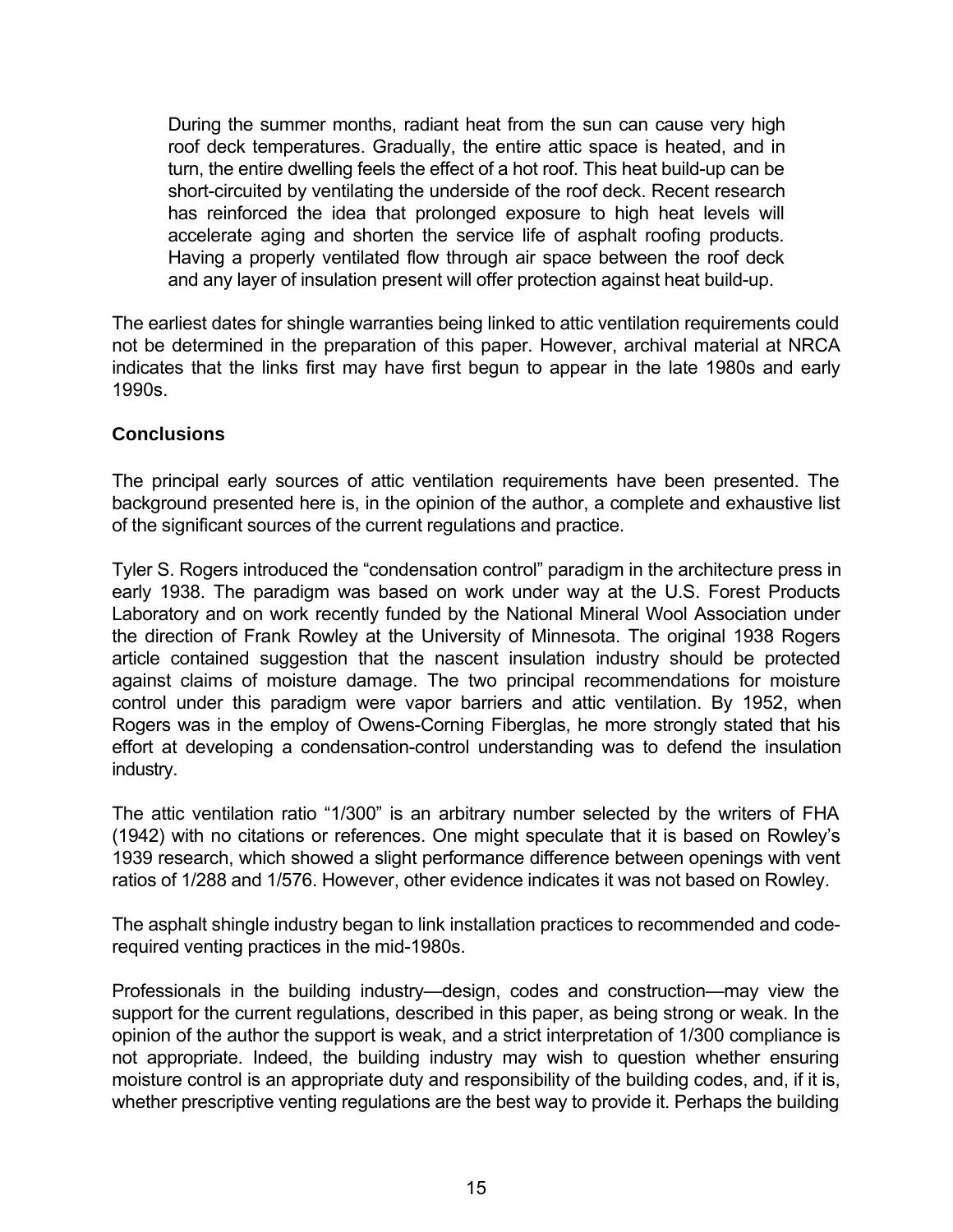codes may wish to study removing some of the overly-exact provisions of the code, and instead rely on the industry to provide vapor control, as it relies on the roofing industry to provide weather protection against rain.



*Figure 1. Illustration of three roof venting strategies from Rogers "Preventing Condensation in Insulated Structures" Architectural Record, March 1938. These drawings reappeared in Architectural Graphic Standards, fourth edition, 1951.*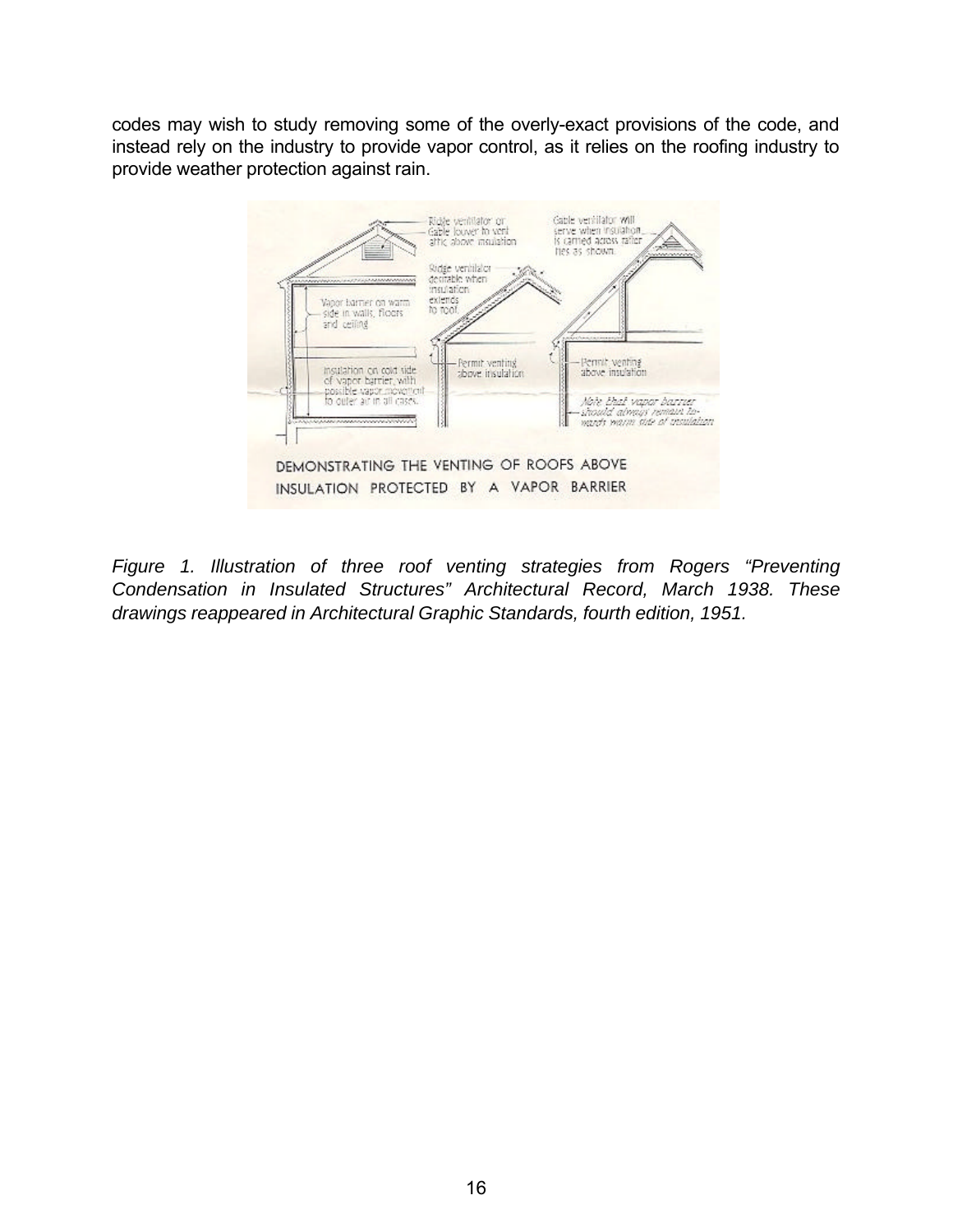

*Figure 2. Drawing and photo showing the setup of Frank Rowley's University of Minnesota attic research.*